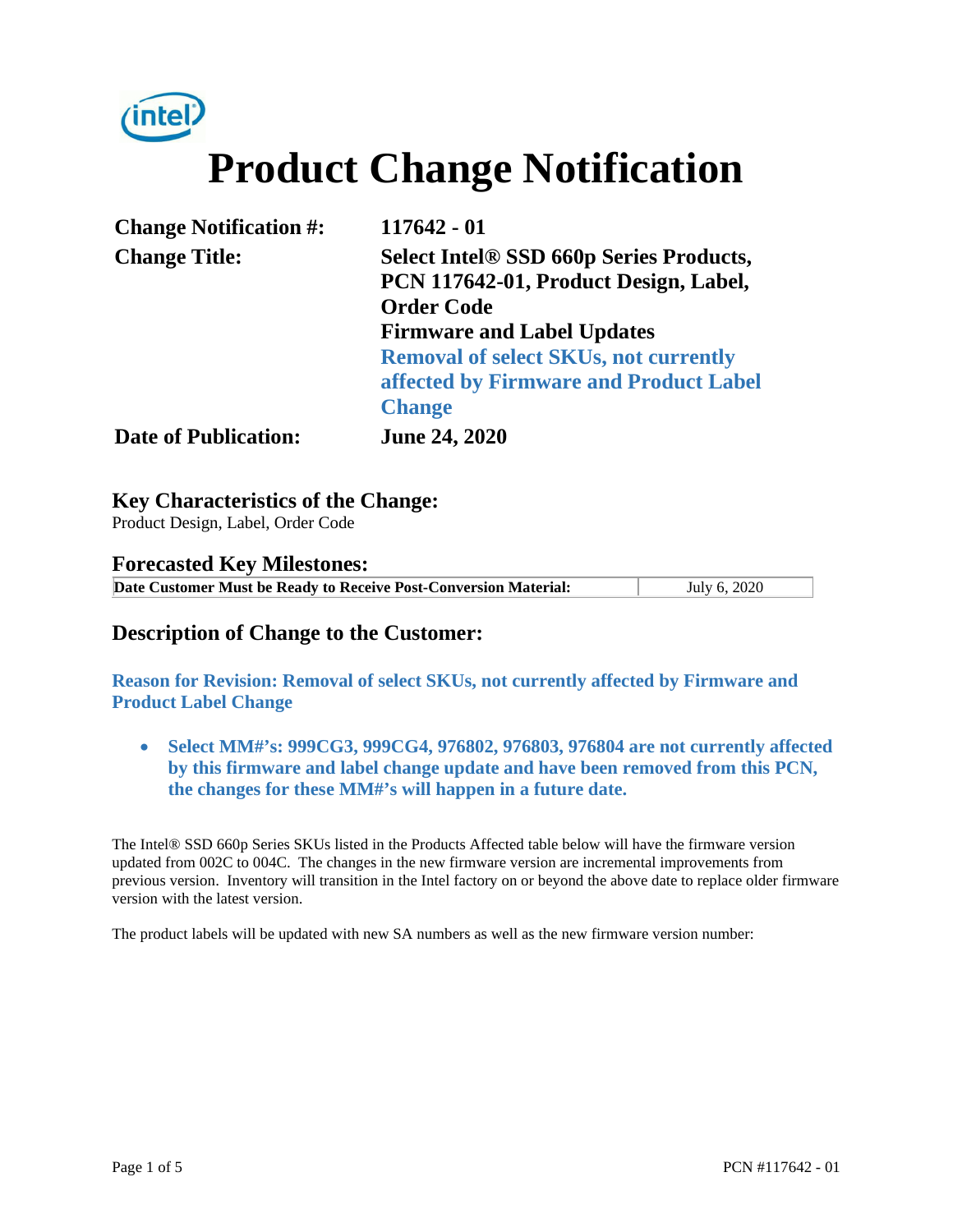

MSIP-REM-CPU-M2P

**VEI** 

PCI<sub>22</sub>

 $num_{\geq}$ 

(intel)

 $\sum_{E139761}$ 

lus

C

**D33025**<br>RoHS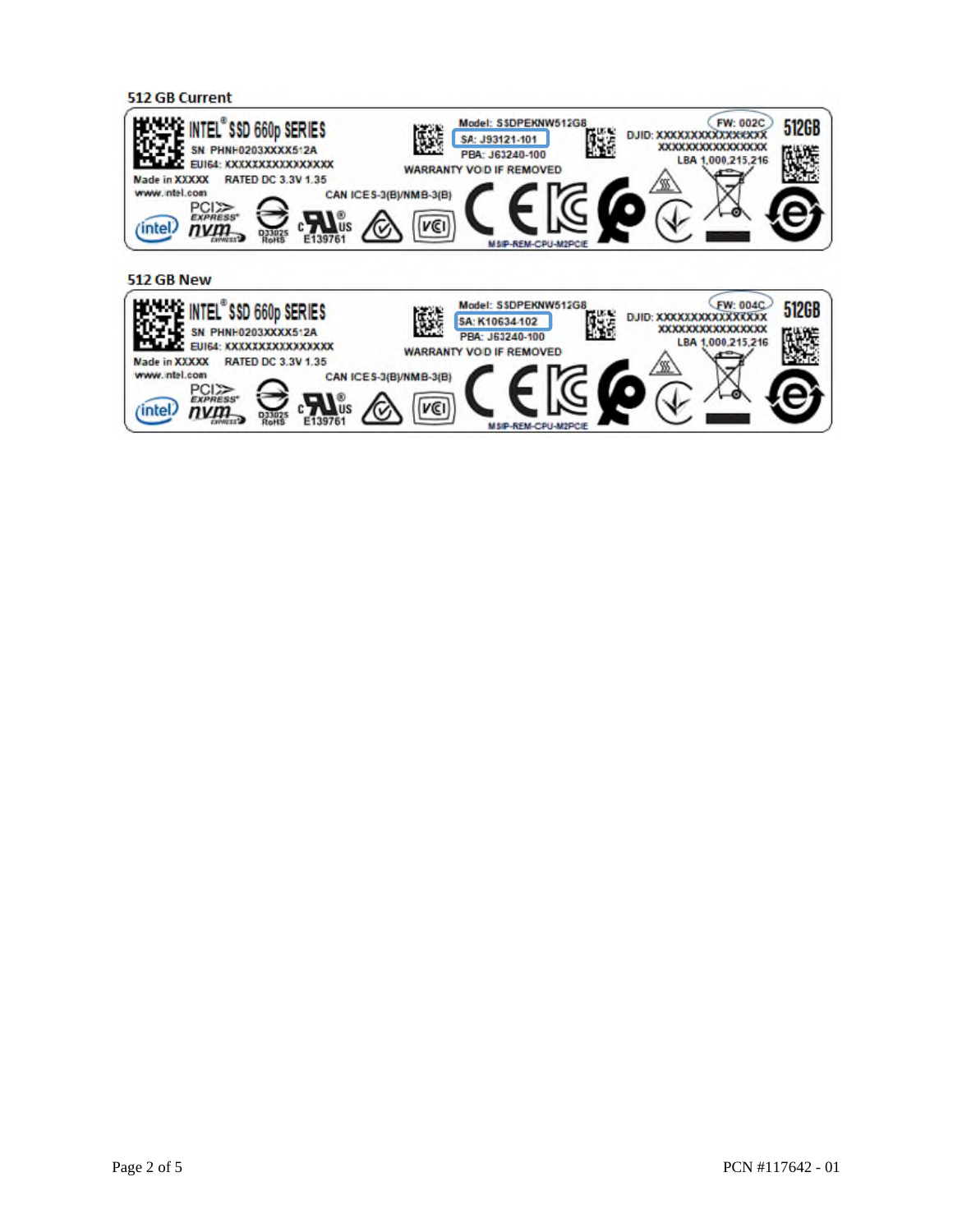

## **Customer Impact of Change and Recommended Action:**

Since the firmware update has incremental improvement over the previous version, Intel anticipates no product impact with this firmware, and re-qualification is not recommended.

Intel will attempt to deplete pre-conversion material before shipping post-conversion material but there is a possibility of Intel shipping mixed inventory. Therefore, customers will need to manage and migrate to the postconversion material as soon as possible.

Milestone dates are estimates and subject to change based on business and operational conditions.

Please contact your local Intel Field Sales Rep if you have any further questions about these changes.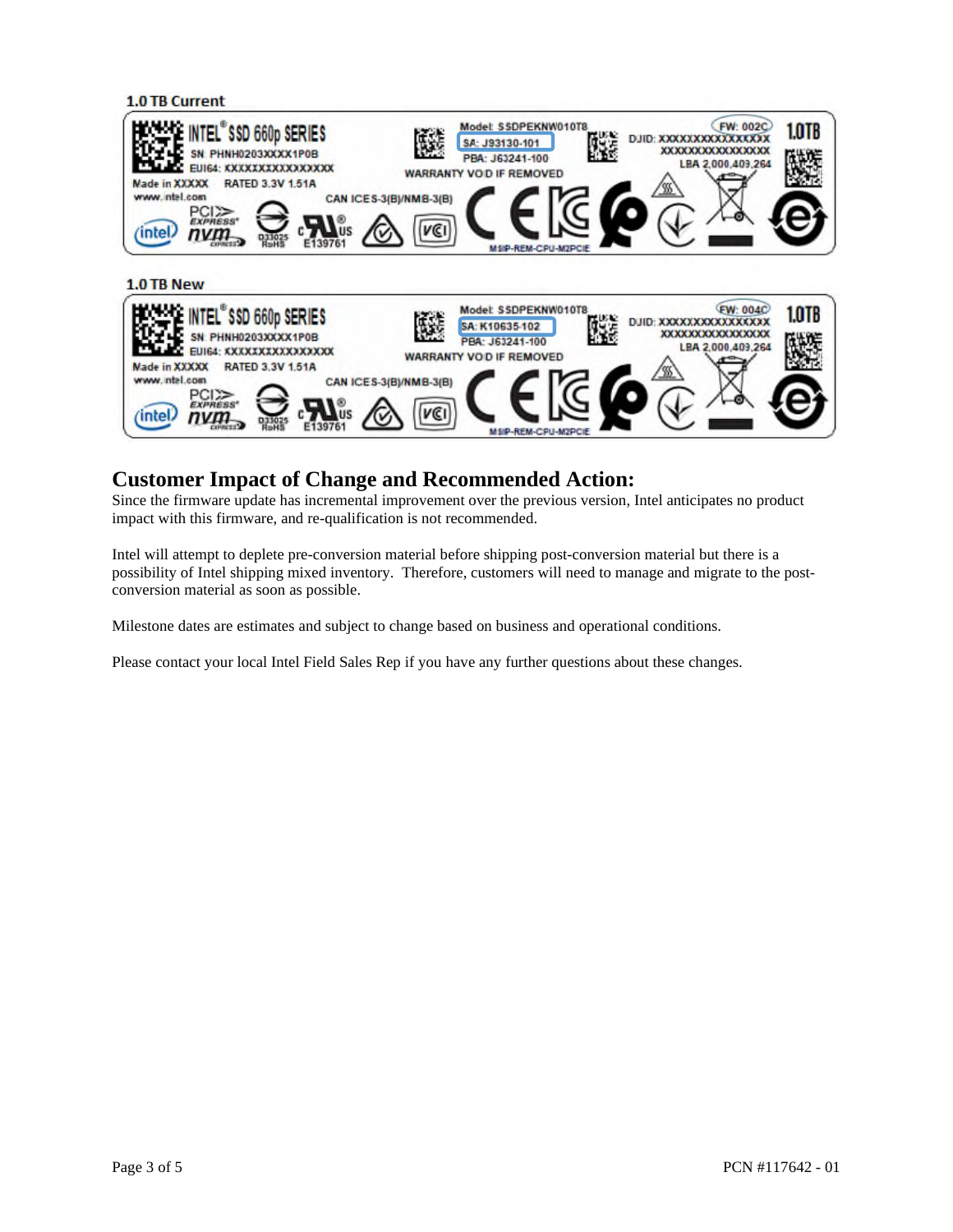# **Products Affected / Intel Ordering Codes:**

| <b>Marketing Name</b>                                    | <b>Product Code</b>    | <b>Pre Change</b> |                        |                       | <b>Pre Change Pre Change Post Change</b> | <b>Post</b>            | <b>Post</b>            |
|----------------------------------------------------------|------------------------|-------------------|------------------------|-----------------------|------------------------------------------|------------------------|------------------------|
|                                                          |                        | MM#               | TA                     | SА                    | MMH                                      | <b>Change TA</b>       | <b>Change SA</b>       |
| Intel® SSD 660p Series (512GB, M.2 80mm PCIe             | SSDPEKNW512G8X1        | 978348            |                        | K10628-101 K10634-101 |                                          | K10628-102             | K10634-102             |
| 3.0 x4, 3D2, QLC) Retail Box Single Pack                 |                        |                   |                        |                       |                                          |                        |                        |
| Intel® SSD 660p Series (512GB, M.2 80mm PCIe             | SSDPEKNW512G8XT 978349 |                   |                        | K10629-101 K10634-101 |                                          | K10629-102             | K10634-102             |
| $3.0$ x4, 3D2, QLC) Retail Box 10 Pack                   |                        |                   |                        |                       |                                          |                        |                        |
| Intel® SSD 660p Series (1.0TB, M.2 80mm PCIe             | SSDPEKNW010T8X1        | 978350            |                        | K10631-101 K10635-101 |                                          | K10631-102             | K10635-102             |
| 3.0 x4, 3D2, QLC) Retail Box Single Pack                 |                        |                   |                        |                       |                                          |                        |                        |
| Intel® SSD 660p Series (2.0TB, M.2 80mm PCIe             | SSDPEKNW020T8X1        | 978351            |                        | K10633-101 K10636-101 |                                          | K10633-102             | K10636-102             |
| 3.0 x4, 3D2, QLC) Retail Box Single Pack                 |                        |                   |                        |                       |                                          |                        |                        |
| Intel® SSD 660p Series (2.0TB, M.2 80mm PCIe             | SSDPEKNW020T8XT 984872 |                   |                        | K31002-101 K10636-101 |                                          | K31002-102             | K10636-102             |
| $3.0$ x4, 3D2, QLC) Retail Box 10 Pack                   |                        |                   |                        |                       |                                          |                        |                        |
| Intel® SSD 660p Series (1.0TB, M.2 80mm PCIe             | SSDPEKNW010T8XT        | 984875            | K31001-101 K10635-101  |                       |                                          | K31001-102             | K10635-102             |
| 3.0 x4, 3D2, QLC) Retail Box 10 Pack                     |                        |                   |                        |                       |                                          |                        |                        |
| Intel <sup>®</sup> SSD 660p Series (512GB, M.2 80mm PCIe | SSDPEKNW512G8          | 999CG3            | K42147 100 J93121 101  |                       | 999M0M                                   | K64735 101             | K <sub>10635</sub> 102 |
| 3.0 x4, 3D2, QLC) Generic 100 Pack                       |                        |                   |                        |                       |                                          |                        |                        |
| Intel® SSD 660p Series (1.0TB, M.2 80mm PCIe             | SSDPEKNW010T8          | <u>999CG4</u>     | K42149 100 193130 101  |                       | <b>999M5H</b>                            | K64739 101             | <del>K10635 102</del>  |
| 3.0 x4, 3D2, QLC) Generic 100 Pack                       |                        |                   |                        |                       |                                          |                        |                        |
| Intel® SSD 660p Series (512GB, M.2 80mm PCIe             | SSDPEKNW512G801        | 976802            | 193118 101             | J93121 101            | <b>999M5F</b>                            | K <sub>64738</sub> 101 | K <sub>10635</sub> 102 |
| 3.0 x4, 3D2, QLC) Generic Single Pack                    |                        |                   |                        |                       |                                          |                        |                        |
| Intel® SSD 660p Series (1.0TB, M.2 80mm PCIe             | SSDPEKNW010T801        | 976803            | <del>.J93119-101</del> | <del>J93130 101</del> | <u>999M0V</u>                            | K64736 101             | K <sub>10635</sub> 102 |
| 3.0 x4, 3D2, QLC) Generic Single Pack                    |                        |                   |                        |                       |                                          |                        |                        |
| Intel® SSD 660p Series (2.0TB, M.2 80mm PCIe             | SSDPEKNW020T801        | 976804            | J93120 101             | 193132 101            | 976804                                   | J93120 102             | <del>K10636 102</del>  |
| 3.0 x4, 3D2, QLC) Generic Single Pack                    |                        |                   |                        |                       |                                          |                        |                        |

## **PCN Revision History:**

#### **Date of Revision: Revision Number: Reason:**

|  | June 19, 2020 |
|--|---------------|
|  | June 24, 2020 |

# 00 01

Originally Published PCN Removal of select SKUs, not currently affected by Firmware and Product Label Change